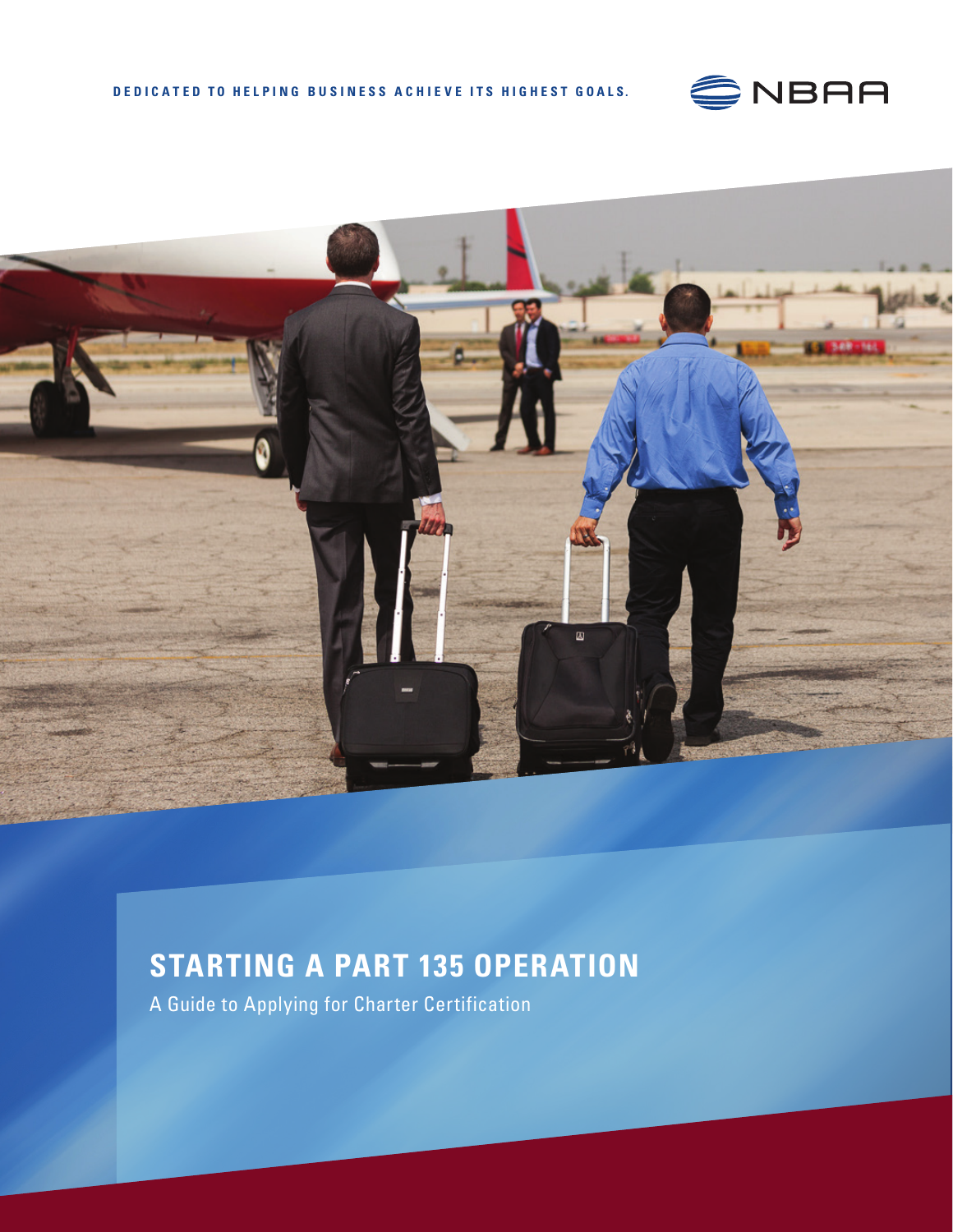# Table of Contents

### Introduction

Those who wish to fly passengers for compensation or hire are expected to demonstrate their ability to operate to the highest level of safety. Operators who wish to fly passengers on-demand, rather than on a scheduled basis, must demonstrate this ability by complying with the regulations in 14 CFR 119, which applies to the certification of air carriers and commercial operators, and 14 CFR 135, which contains the operating requirements for commuter and on demand operations.

The process of applying for a 135 operating certificate can be daunting to those who have never been through it. "Starting a Part 135 Operation" is intended to simplify the process and help operators understand what will be required of them throughout it. Based off FAA regulations and resources, this resource breaks down the types of 135 operating certificates and provides guidance on what may be required to achieve certification. While it provides an overview of the process, it is not intended to replace the specialized advice and expertise of an experienced professional.

As a first step, NBAA recommends setting up an initial meeting with the local FAA Flight Standards District Office (FSDO), to let them know you intend to begin the certification process. Developing a strong relationship with the FSDO doesn't guarantee success, but it can often make the process smoother. By utilizing this guide, **[Advisory Circular 120-49, Certification of](http://rgl.faa.gov/Regulatory_and_Guidance_Library/rgAdvisoryCircular.nsf/list/AC%20120-49/)  [Air Carriers](http://rgl.faa.gov/Regulatory_and_Guidance_Library/rgAdvisoryCircular.nsf/list/AC%20120-49/)** and professional expertise, applicants should be able to develop a complete application package.

## Assembling Your Application Package

To expedite the certification process, applicants should review the following information, assemble the required documents and submit a complete and thorough package to the Flight Standards District Office (**[FSDO](https://www.faa.gov/about/office_org/field_offices/fsdo/)**) that has jurisdiction in your region. The following highlighted sections serve as a checklist, with links in each to relevant sample documents, programs or forms. Please note that sample letters and programs may need to be modified to reflect your individual information. When all required sections are complete, or if you need any additional assistance, contact the FSDO nearest you.

# Types of Part 135 Certificates

All on-demand operations are not made equal, and federal regulations are designed to be more stringent for those conducting higher-risk flights. For example, an owner-pilot chartering a single seat turboprop in the Midwest will face significantly different risks than an operator chartering out a fleet of turbine aircraft for worldwide operations. To reflect this, the FAA created distinct levels of Part 135 Certificate to match the needs and risk levels of different operations:

- **• "Ten or more" 135 Operator**: Approved to operate aircraft with fewer than 30 passenger seats and a payload less than 7,500 pounds.
- **• "Full" Part 135 Operator**: No limitations on number of aircraft and pilots. May only operate aircraft with nine or less seats, but may obtain approval for worldwide operations.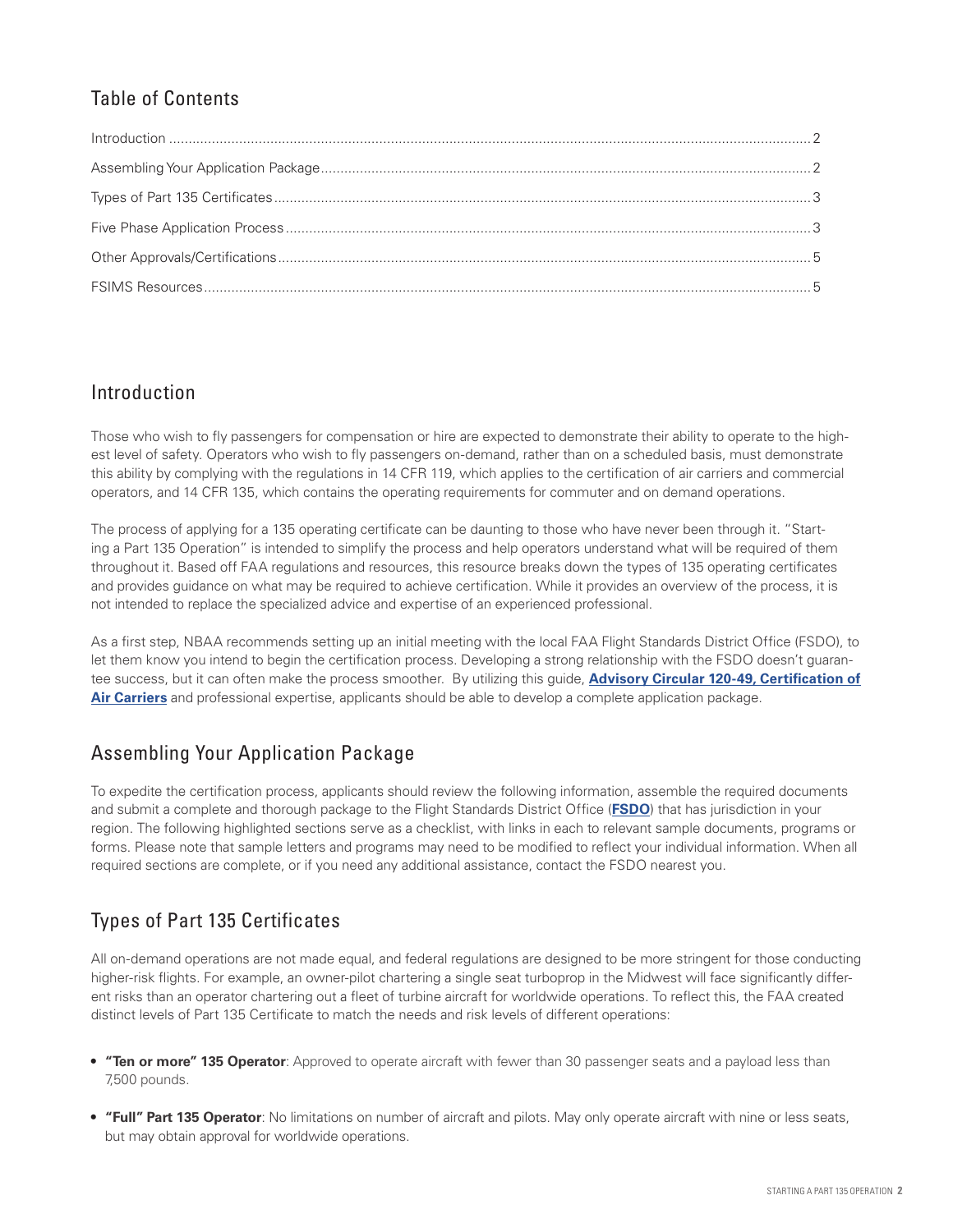- **• Basic Part 135 Operator**: Limited to a maximum of five pilots, including SICs. May not operate any more than five total aircraft, consisting of not more than three aircraft types. Not allowed to conduct CAT II/CAT III operations and must conduct operations within the United States, Canada, Mexico or Caribbean with aircraft that have nine or less seats. (Limited to aircraft with nine or fewer passenger seats.)
- **• Single Pilot-in-Command**: Allowed one PIC and up to five SICs. All crewmembers are named in the Operations Specifications. Not allowed to conduct CAT II/CAT III operations and must conduct operations within the United States, Canada, Mexico or Caribbean with aircraft that have nine or less seats. Deviation from requirements for management personnel, company manuals, and training programs.
- **• Single-Pilot**: Limited to one pilot who must be named in the Operations Specifications. Deviation from requirements for management personnel, company manuals and training programs.

**Commuter/Scheduled Operations**: An on-demand operator may conduct scheduled flights in an airplane under these limited conditions:

- 1. The airplane used must be piston-powered or turbo-prop (i.e. not turbojet);
- 2. The airplane used must have a maximum seating capacity of 9 passenger seats or fewer;
- 3. The airplane used must have a maximum payload of 7,500 pounds or less; and
- 4. The operator is limited to conducting fewer than five round trips per week between any two points.

The air carrier that conducts commuter operations under part 135 must obtain the Operations Specifications paragraphs listed in §119.49.

### Five-Phase Application Process

The certification process employs a "gate system" that requires the completion of certain items before beginning the next step. While smaller operations with less complexity may be eligible to use a modified certification process, all applicants should be thoroughly familiar with the five-phase application process, and applicable Federal Aviation Regulations (FARs).

- **1. Pre-application Phase**: Initial inquiries about certification or requests for application may be in writing or in the form of meetings with FSDO personnel.
	- **[Pre-application Statement of Intent \(PASI\)](https://www.faa.gov/documentLibrary/media/Form/FAA_Form_8400-6.pdf)**: This form must be completed by all applicants and submitted to the FAA. Detailed instructions for completing this form can be found in Appendix 1 of **[AC120-49](http://rgl.faa.gov/Regulatory_and_Guidance_Library/rgAdvisoryCircular.nsf/list/AC%20120-49/)**.
- **2. Formal Application Phase**: A formal application letter must be completed by all applicants and submitted to the FAA. A sample letter is provided. Choose the correct FSDO and fill in the required information as indicated. Additional information detailing the contents of a formal application letter can be found in **[AC120-49](http://rgl.faa.gov/Regulatory_and_Guidance_Library/rgAdvisoryCircular.nsf/list/AC%20120-49/)** and **[FSIMS 2-347](http://fsims.faa.gov/PICDetail.aspx?docId=8900.1,Vol.2,Ch4,Sec1_SAS)**.
	- **[Statement of Compliance](http://r.duckduckgo.com/l/?kh=-1&uddg=http%3A%2F%2Fwww.air.flyingway.com%2Ffaa%2F135%2520Cert.%2520Pack%2520AMEL%2520IFR%2FCompliance%2520LOC%2520for%2520%2520AMEL%2520IFR%2520operations.doc)**: A letter of compliance (LOC) must be developed by all applicants and submitted to the FAA. The development of the LOC is typically the most time-consuming portion of the certification process. Applicants should read each relevant FAR and the corresponding sample statement, then revise the sample statement, if necessary, to describe how the applicant will comply with each regulation.

#### **3. Document Compliance Phase**

- General Operations Manual (§135.23): Applicants that utilize more than one pilot in their operation will need to submit a General Operations Manual (GOM) containing the information required by Part 135.21.
- General Maintenance Manual (§135.427): Required by operating utilizing aircraft with ten or more passenger seats.
- **[Deviations](http://fsims.faa.gov/wdocs/8900.1/v02%20air%20op%20&%20agency%20cert/chapter%2002/02_002_003.htm)**: If the applicant requests any deviations where the rule allows it (Parts 119.69, 135.21 and 135.341) must be submitted to the FAA for evaluation in letterform.
- **[Exemptions](https://www.faa.gov/regulations_policies/rulemaking/petition/)**: Any exemption requests by an applicant must be accomplished in accordance with Part 11.25.
- **[Ground Deicing Program & Training \(§135.227\)](http://www.airweb.faa.gov/Regulatory_and_Guidance_Library/rgAdvisoryCircular.nsf/1ab39b4ed563b08985256a35006d56af/cb561eed09a1a561862569eb006cf4b0/$FILE/ac135-16.pdf)**: Applicants intending to operate aircraft in ground icing conditions must develop a training program for approval. Information on developing a ground de-icing program is provided.
- Part 135 Training Program (§135.341): Applicants that utilize more than one pilot in their operation will need to submit a training program for approval containing the information required by the FARs.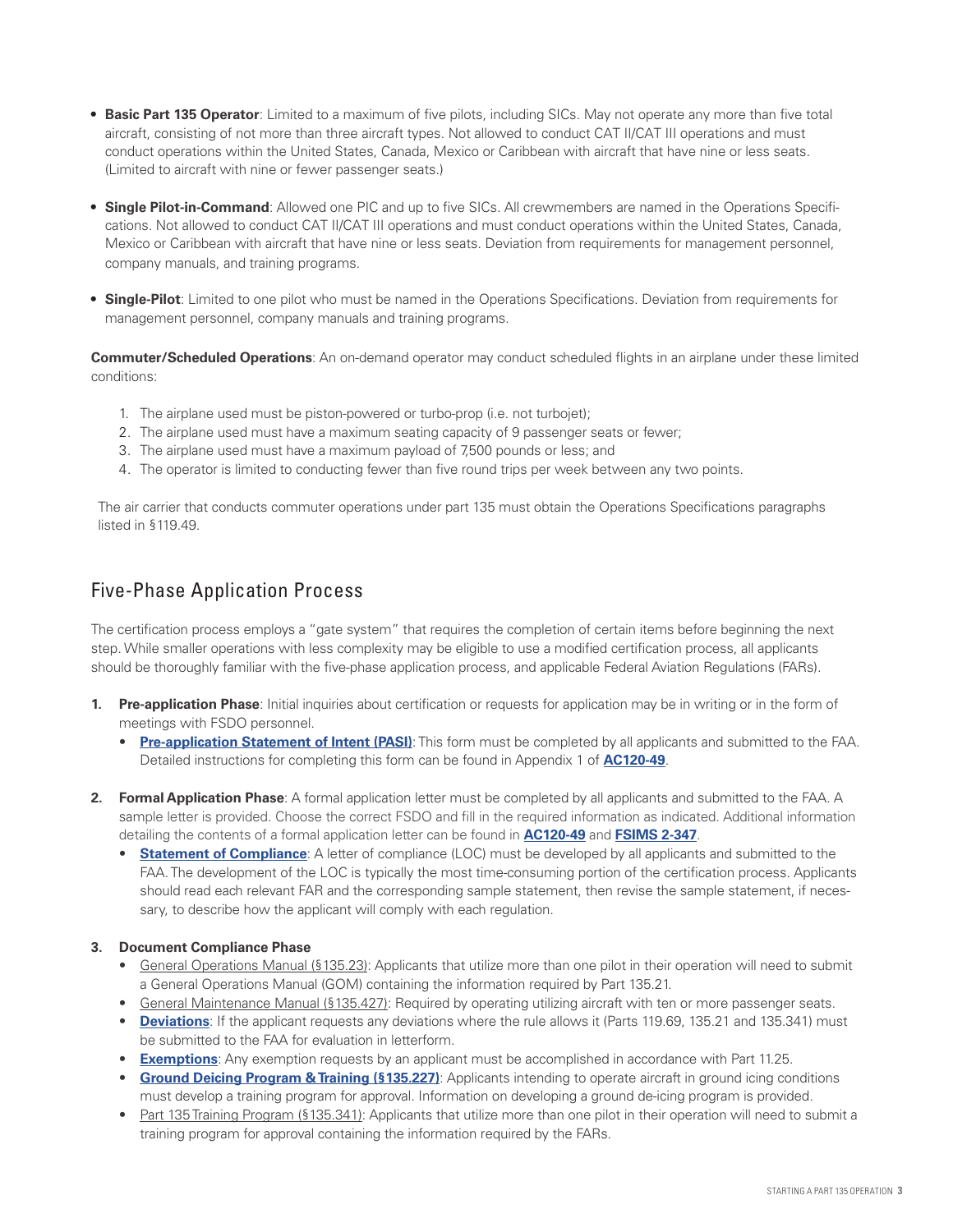- Management Personnel (§119.69): Applicants utilizing more than one pilot must submit a resume for the director of operations, chief pilot and director of maintenance indicating the qualifications set forth in §119.71.
- Pilot Resume to include Total Pilot Hours (§135.63): All applicants must submit a pilot resume in the certification package indicating that their work history and flying experience meets Part 135 requirements.
- Corporation Papers: If a corporation makes the application, the FAA must have a copy of the Certificate of Incorporation by the state and any accompanying documentation to evaluate applicant's eligibility.
- Pilot Certificate & Medical Certificate: All applicants must provide a copy of the pilot certificate and medical certificate during initial certification.
- Exclusive Use of One Aircraft (§135.25): Applicants must have exclusive use of at least one aircraft (six-month minimum) for each type of operation authorized. All applicants must provide a copy of the aircraft registration for the aircraft to be used and a copy of a lease agreement if the applicant does not own the aircraft.
- **[HazMat Procedure Manual & Training Program \(§135.23\(p\)\)](http://fsims.faa.gov/PICDetail.aspx?docId=8900.1,Vol.2,Ch2,Sec6)**: All applicants must provide a copy of the procedures manual and a training program if they intend to carry HazMat and, if so, must also submit a procedures manual and training program for the recognition of HazMat. This manual should be provided upon request from your Principal Operations Inspector (POI). The requirements for a HazMat Training Program are outlined in 14 CFR Part 135, Subpart K. Carriage of HazMat is authorized with **[Operations Specifications paragraph A055](http://fsims.faa.gov/PICDetail.aspx?docId=8900.1,Vol.3,Ch18,Sec3)**. The FAA Security Division can answer questions or supply **[additional information concerning HazMat regulations](https://www.faa.gov/about/office_org/headquarters_offices/ash/ash_programs/hazmat/)**.
- **[Antidrug and Alcohol Misuse Prevention Program](https://www.faa.gov/about/office_org/headquarters_offices/avs/offices/aam/drug_alcohol/):** All employees in a safety-sensitive position must be enrolled in an approved Drug and Alcohol Abatement Program in accordance with 14 CFR Part 120 and 49 CFR Part 40. The program will be approved in Operations Specifications paragraph A449.
- Minimum Equipment List (§135.179): If the applicant wishes to operate with inoperable equipment it may only be accomplished in accordance with a MEL, **[examples of which are provided](http://fsims.faa.gov/PICResults.aspx?mode=Publication&doctype=MMEL)**.
- PAX Briefing Card (§135.129(d)): Applicants must provide a passenger briefing card for each occupied passenger seat. Information is provided for the development of passenger briefing cards.
- Aircraft Discrepancy Log (§135.65): All applicants must develop an aircraft discrepancy log to be utilized by the pilot.
- Flight & Duty Records (§.135.63): All certificate holders are required to keep documentation of training and flight and duty times.
- **[Pilot Records Improvement Act of 1996 \(PRIA\)](https://www.faa.gov/pilots/lic_cert/pria/)**: PRIA requires all Part 121 and Part 135 air carriers to request, receive and evaluate certain performance and safety records before allowing an individual to begin service as a pilot. More information about complying with PRIA can be found in **[NBAA's PRIA Guide](https://www.nbaa.org/admin/personnel/pria/)**.
- Department of Transportation (DOT) Economic Authority: If the applicant conducts interstate operations (across state line) or transports mail they must apply for economic authority from the Department of Transportation in accordance with 14 CFR Part 298. Applicants should complete and submit **[DOT Form OST-4507](https://www.faa.gov/about/office_org/headquarters_offices/avs/offices/afx/afs/afs200/afs260/exemptions/)** along with an aircraft liability insurance certificate (OST Form 6410), which is completed by the applicant's insurance company or broker.

#### **4. Demonstration and Inspection Phase**

- Pilot Training and Checking: In accordance with 14 CFR Part 135, Subpart H, each pilot must undergo training in compliance with the approved Part 135 Training Program. A series of checkrides will be given to evaluate the pilot's knowledge, skills and abilities to act as a crewmember under Part 135 operations.
- Aircraft Conformity Inspection: Aircraft being utilized in Part 135 operations must undergo a conformity inspection by the FAA. The conformity inspection checklist contains all the required information that will be verified by the FAA during initial certification. FAA provides the Form for Adding an Aircraft to 14 CFR Part 135 Certificate to use in conjunction with Aircraft Conformity Inspection Checklist.
- Aircraft Proving Runs (§135.145): If required, the operator must fly the aircraft 25 hours with FAA Inspectors onboard. The POI may approve a deviation from this regulation.

#### **5. Certification Phase**

- **[Operations Specifications](http://fsims.faa.gov/PICDetail.aspx?docId=8900.1,Vol.3,Ch18,Sec1)**: The Principal Inspectors will issue the operator a series of Operations Specifications. These "OpsSpecs" contain the air carrier's authorizations and limitations, as well as any document references.
- **[Air Carrier Certificate](http://fsims.faa.gov/PICDetail.aspx?docId=8900.1,Vol.2,Ch1,Sec4)**: The FSDO will issue an FAA Air Carrier Certificate.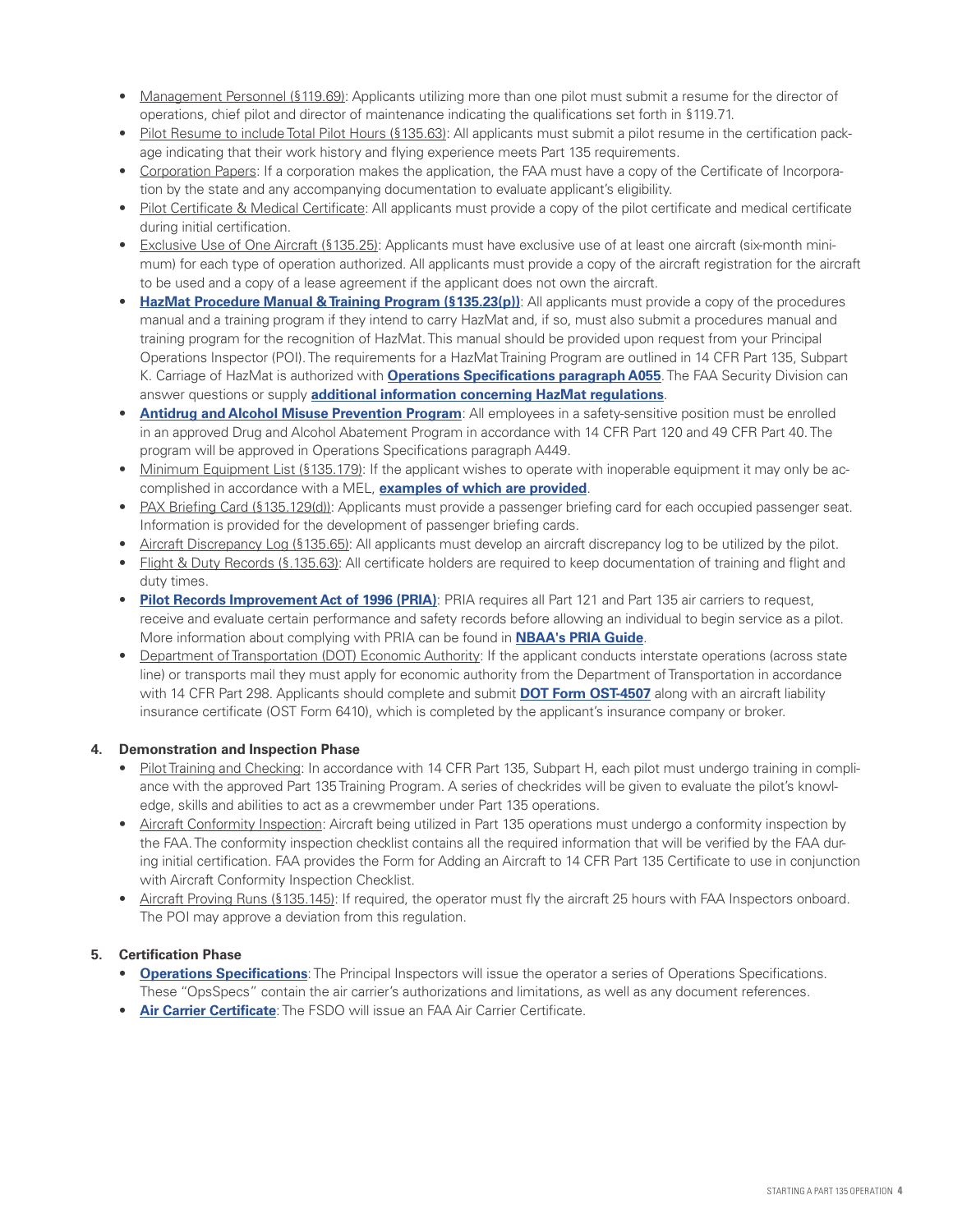## Other Approvals/Certifications

In addition to approval from the FAA to operate as a commercial operator, there are other approvals and/or certifications that may be required to ensure compliance with the various government agencies and foreign laws.

- Transportation Security Agency (TSA) Twelve-Five Standard Security Program (TFSSP): The "12-5 Program" is a security program required by all commercial air operators utilizing aircraft with a MGTOW of more than 12,500 pounds.
- Customs and Border Protection Customs Bond: A required bond for commercial operators entering the country from a foreign destination.
- Canada Foreign Air Operator Certificate (FOAC) and License: Air operator certificate and Operations Specifications to conduct non-scheduled international service in Canada.
- EASA Third-Country Operator (TCO) Certificate: Air operator certificate to conduct commercial air transport operations in Europe.

### FSIMS Resources

FSIMS is the Flight Standards Informational Management System, created by **[FAA Order 8900.1](https://www.faa.gov/documentLibrary/media/Order/8900.1.pdf)**. The FSIMS was created as a repository for documentation essential for the Aviation Safety Inspector. This publication is an electronic documentation system that the FAA adopted to replace the legacy "inspector's handbook". The publication is approximately 8,000 pages of non-regulatory guidance and policy that is essential for tasks of the Safety Inspector.

The following information is used by FAA Inspectors as guidance information during the certification process. This information would be very valuable to the applicant to review.

Operations Inspector Guidance From FSIMS Order **[8900.1](http://fsims.faa.gov/PICResults.aspx?mode=EBookContents&restricttocategory=all~menu)**:

CHAPTER 2 THE CERTIFICATION PROCESS-FEDERAL AVIATION REGULATIONS PART 135

- **[AIR CARRIER CERTIFICATION JOB AID AND SCHEDULE OF EVENTS](http://fsims.faa.gov/PICDetail.aspx?docId=8900.1,Vol.2,Ch1,Sec1_SAS)**
- **[SECTION 01. PREAPPLICATION PHASE](http://fsims.faa.gov/PICDetail.aspx?docId=8900.1,Vol.2,Ch4,Sec1_SAS)**
- **[SECTION 02. FORMAL APPLICATION PHASE](http://fsims.faa.gov/PICDetail.aspx?docId=8900.1,Vol.2,Ch4,Sec2_SAS)**
- **[SECTION 03. DOCUMENT COMPLIANCE PHASE DESIGN ASSESSMENT](http://fsims.faa.gov/PICDetail.aspx?docId=8900.1,Vol.2,Ch4,Sec3_SAS)**
- **[SECTION 04. DEMONSTRATION AND INSPECTION PHASE](http://fsims.faa.gov/PICDetail.aspx?docId=8900.1,Vol.2,Ch4,Sec4_SAS)**
- **[SECTION 05. CERTIFICATION PHASE](http://fsims.faa.gov/PICDetail.aspx?docId=8900.1,Vol.2,Ch4,Sec5_SAS)**

This section provides potential FAR 135 operators with some insight into what manuals are going to be needed to allow maintenance personal to carry out their assigned duties and responsibilities in accordance with company policies and FAA regulations. It would be very valuable for the applicant to review this information.

Maintenance Inspector Guidance From FSIMS Order **[8900.1](http://fsims.faa.gov/PICResults.aspx?mode=EBookContents&restricttocategory=all~menu)**:

- **[VOLUME 2. SECTION 1. THE GENERIC PROCESS FOR CERTIFICATING ORGANIZATIONS](http://fsims.faa.gov/PICDetail.aspx?docId=8900.1,Vol.2,Ch4,Sec8_SAS)**
- **[VOLUME 3. CHAPTER 38. EVALUATE FAR PART 135 \(9 OR LESS\) OPERATOR](http://fsims.faa.gov/wdocs/8900.1/v03%20tech%20admin/chapter%2038/03_038_001.htm)**
- **[VOLUME 3. CHAPTER 48. EVALUATE FAR PART 135 \(NINE OR LESS\) WEIGHT AND BALANCE CONTROL PRO-](http://fsims.faa.gov/PICDetail.aspx?docId=8900.1,Vol.3,Ch48,Sec1_SAS)CEDURES**
- **[VOLUME 3. CHAPTER 38. EVALUATE FAR PART 135 \(9 OR LESS\) APPROVED AIRCRAFT INSPECTION PRO-](http://fsims.faa.gov/wdocs/8900.1/v03%20tech%20admin/chapter%2038/03_038_001.htm)GRAM**
- **[VOLUME 3. CHAPTER 18. Section 1. OPERATIONS SPECIFICATIONS](http://fsims.faa.gov/PICDetail.aspx?docId=8900.1,Vol.3,Ch18,Sec1)**
- **[VOLUME 3. CHAPTER 31. SECTION 6. EVALUATE FAR SECTION 135\(9 OR LESS\) OPERATOR/APPLICANT'S](http://fsims.faa.gov/PICDetail.aspx?docId=8900.1,Vol.3,Ch31,Sec6_SAS) MAINTENANCE RECORDS**
- **[VOLUME 3. CHAPTER 32. SECTION 10. EVALUATE A GENERAL MAINTENANCE MANUAL/REVISION FOR \(TEN](http://fsims.faa.gov/PICDetail.aspx?docId=8900.1,Vol.3,Ch32,Sec10_SAS) OR MORE)**